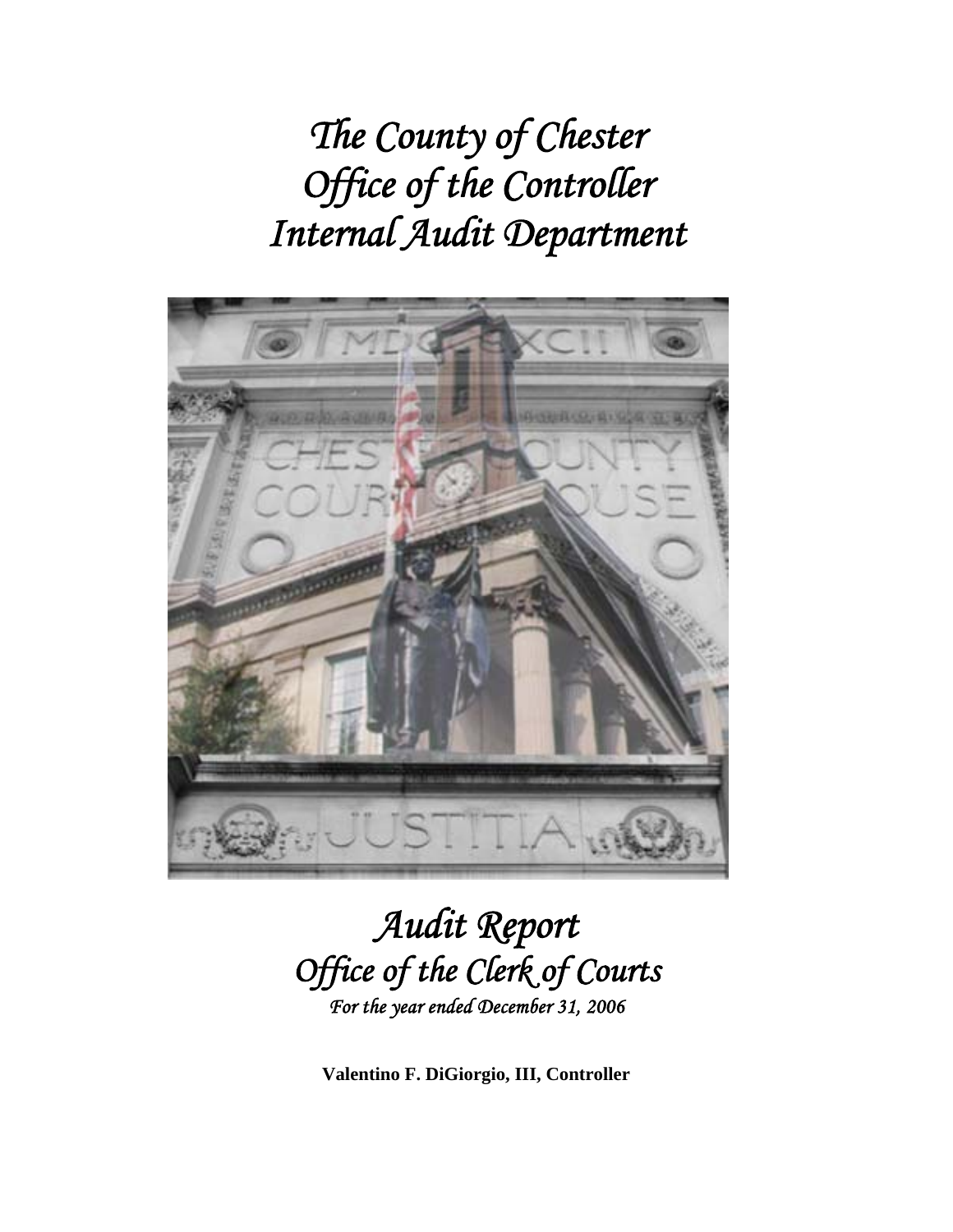# **COUNTY OF CHESTER AUDIT OF THE OFFICE OF THE CLERK OF COURTS**

**FOR THE YEAR ENDED DECEMBER 31, 2006** 

**Teena Peters, Clerk of Courts Office of the Clerk of Courts Chester County Courthouse West Chester, PA 19380**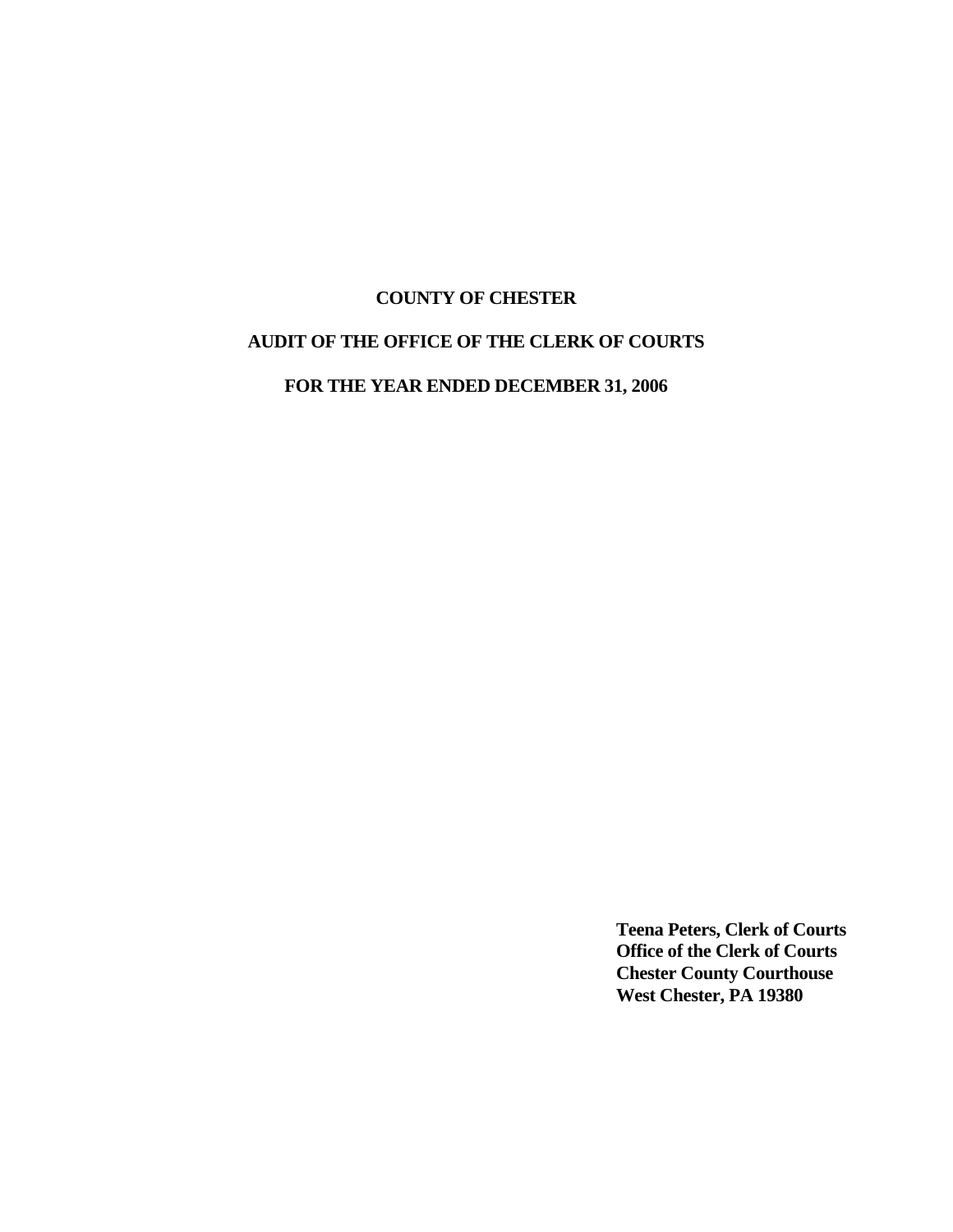# **AUDIT OF THE OFFICE OF THE CLERK OF COURTS**

# **TABLE OF CONTENTS**

| <b>FINANCIAL STATEMENTS:</b> |  |
|------------------------------|--|
|                              |  |
|                              |  |
|                              |  |

| AUDITOR'S REPORT ON COMPLIANCE AND |  |
|------------------------------------|--|
|                                    |  |
|                                    |  |
|                                    |  |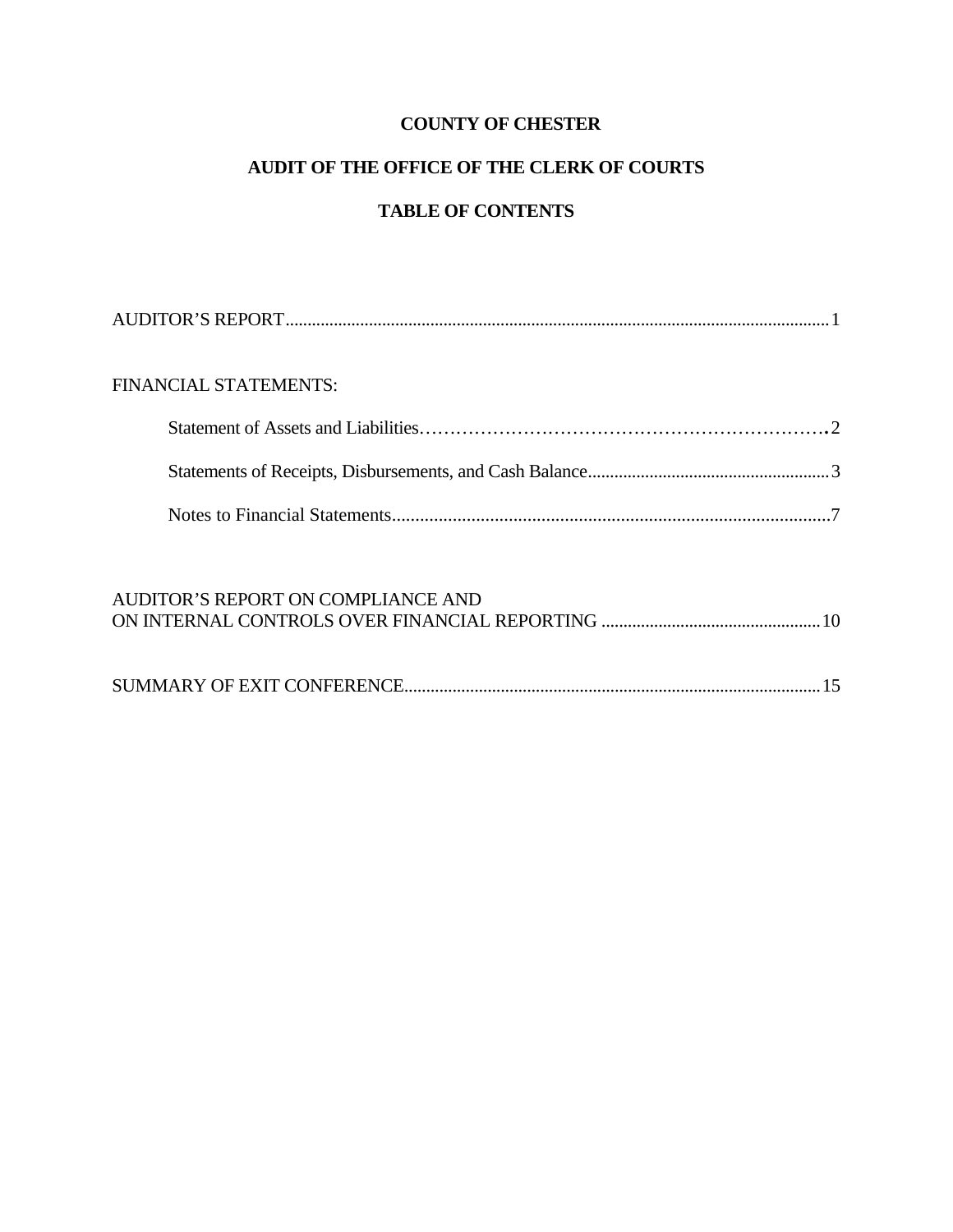

# **COUNTY OF CHESTER** OFFICE OF THE CONTROLLER

2 N. HIGH STREET, SUITE 540, P.O. BOX 2748, WEST CHESTER, PA 19380-0991 TELEPHONE: (610) 344-6155 FAX: (610) 344-6750

April 24, 2007

VALENTINO F. DIGIORGIO, III Controller

> Office of the Clerk of Courts Chester County Courthouse West Chester, Pennsylvania

Internal Audit has audited the accounts of the *Office of the Clerk of Courts* (*Clerk*) as of December 31, 2006, and has compiled the attached Statement of Assets and Liabilities and the related Statements of Cash Receipts, Disbursements, and Cash Balances for the year then ended. It is Internal Audit's responsibility to audit annually the accounts of any office receiving money for use by the Commonwealth of Pennsylvania and to report the results of such audits to the Chester County Commissioners and the Chester County Court of Common Pleas. It is management's responsibility to maintain, update, and reconcile these accounts on a continuous basis.

Our audit was conducted in accordance with generally accepted auditing standards and the Government Auditing Standards issued by the Comptroller General of the United States. Those standards require that we plan and perform the audit in a manner that will provide *reasonable assurance* that the accounts are free of material misstatement and that amounts are properly supported and approved.

As described in Note 1, the accompanying financial statements are prepared on the cash basis of accounting, which is a comprehensive basis of accounting other than generally accepted accounting principles. Accordingly, the statements referred to above are not intended to present the financial position and results of operations of the *Clerk* in conformity with generally accepted accounting principles.

In our opinion, accounts maintained by the *Clerk* are stated fairly as of December 31, 2006. Consequently, the corresponding financial statements prepared by Internal Audit present fairly, in all material respects, the assets and liabilities of the *Clerk* as of December 31, 2006, and the cash receipts, disbursements, and cash balances for the year then ended.

In accordance with Government Auditing Standards, Internal Audit has also issued a report dated April 24, 2007, which provides our evaluation of the *Clerk's* internal control over financial reporting and on our tests of compliance with certain provisions of laws, regulations, policies and/or procedures. That report is an integral part of an audit performed in accordance with Government Auditing Standards and should be read in conjunction with this report in considering the results of our audit.

Valent D. Liggio F

**Controller**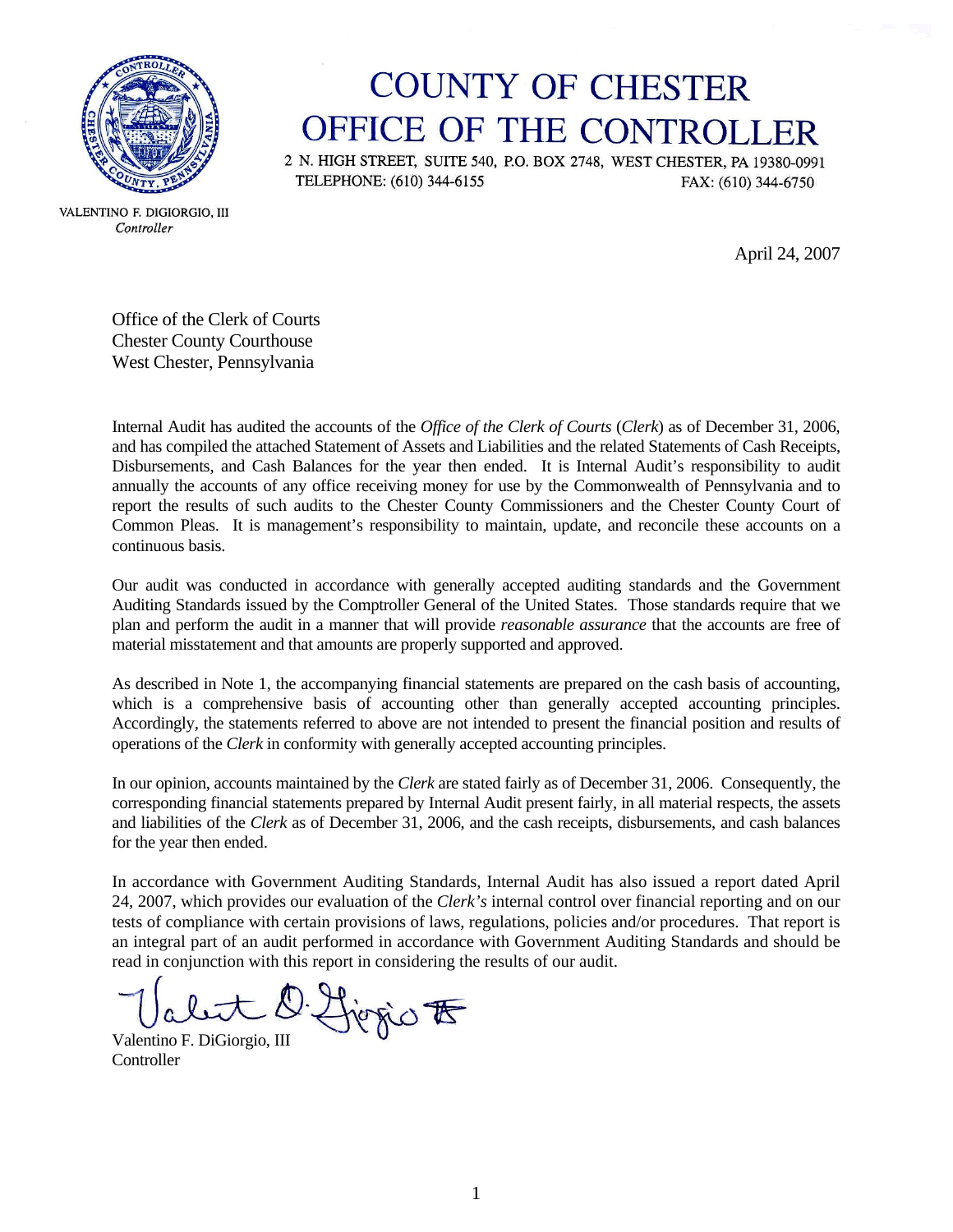# **OFFICE OF THE CLERK OF COURTS / ADULT PROBATION**

# **STATEMENT OF ASSETS AND LIABILITIES**

#### **DECEMBER 31, 2006**

| Cash - Clerk General Account - CPCMS<br>\$<br>4,154                      |              |
|--------------------------------------------------------------------------|--------------|
| 32,839<br>Cash - Clerk Summary Appeal Escrow - CPCMS                     |              |
| Cash - Clerk Bail Escrow Account - CPCMS<br>761,905                      |              |
| Cash - Clerk / APO Costs, Fines & Restitution Account - CPCMS<br>604,725 |              |
| <b>Total Cash from CPCMS Accounts</b>                                    | \$1,403,623  |
| Cash - Clerk Summary Appeal Escrow - Legacy                              | 11,743       |
| Cash - Clerk Bail Bondsman Account - Legacy                              | 25,000       |
| Cash - Clerk Bail Escrow Account - Legacy                                | 450,914      |
| Cash - Clerk Change Fund                                                 | 300          |
| Cash - APO Change Fund                                                   | 200          |
| Due From County - Clerk Automation Fund                                  | 49,868       |
| <b>Total Assets</b>                                                      | \$1,941,648  |
| <b>Liabilities</b>                                                       |              |
| <b>Undisbursed Funds:</b>                                                |              |
| Due to County - Clerk                                                    | \$<br>22,663 |
| Due to County - APO                                                      | 224,534      |
| Due to Commonwealth of PA - Clerk / APO                                  | 126,860      |
| Due to Municipalities - Clerk / APO                                      | 33,317       |
| Due to Bail Agent - Clerk                                                | 25,000       |
| Due to Clerk of Courts - Automation Fund                                 | 49,868       |
| Due to Individuals - APO                                                 | 1,458,906    |
| <b>Total Undisbursed Funds</b>                                           | 1,941,148    |
| Due to County - Clerk Change Fund                                        | 300          |
| Due to County - APO Change Fund                                          | 200          |
| <b>Total Liabilities</b>                                                 | \$1,941,648  |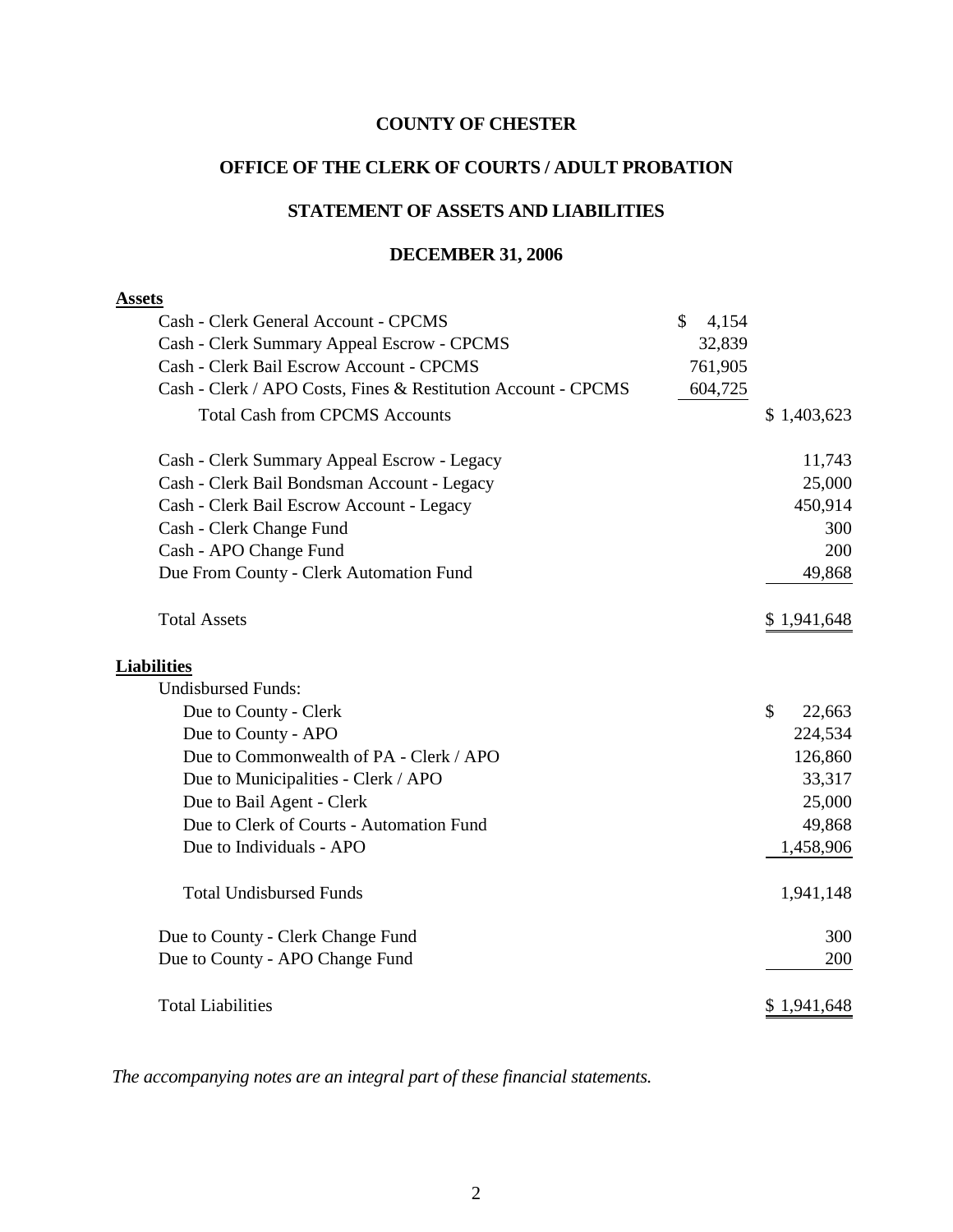# **OFFICE OF THE CLERK OF COURTS**

# **STATEMENT OF CASH RECEIPTS, DISBURSEMENTS, AND CASH BALANCE**  *FEE ACCOUNT*

# **YEAR ENDED DECEMBER 31, 2006**

| Cash Balance, January 1, 2006         |              | \$<br>75,829 |
|---------------------------------------|--------------|--------------|
| Receipts:                             |              |              |
| $Country - Fees$                      | \$<br>23,296 |              |
| Interest                              | 177          |              |
| <b>Total Receipts</b>                 | 23,473       |              |
| Disbursements:                        |              |              |
| $Country - Fees$                      | \$<br>13,073 |              |
| County – Commissions                  | 85,987       |              |
| Interest                              | 242          |              |
| <b>Total Disbursements</b>            | 99,302<br>\$ |              |
| Excess of disbursements over receipts |              | (75, 829)    |
| Cash Balance, December 31, 2006       |              |              |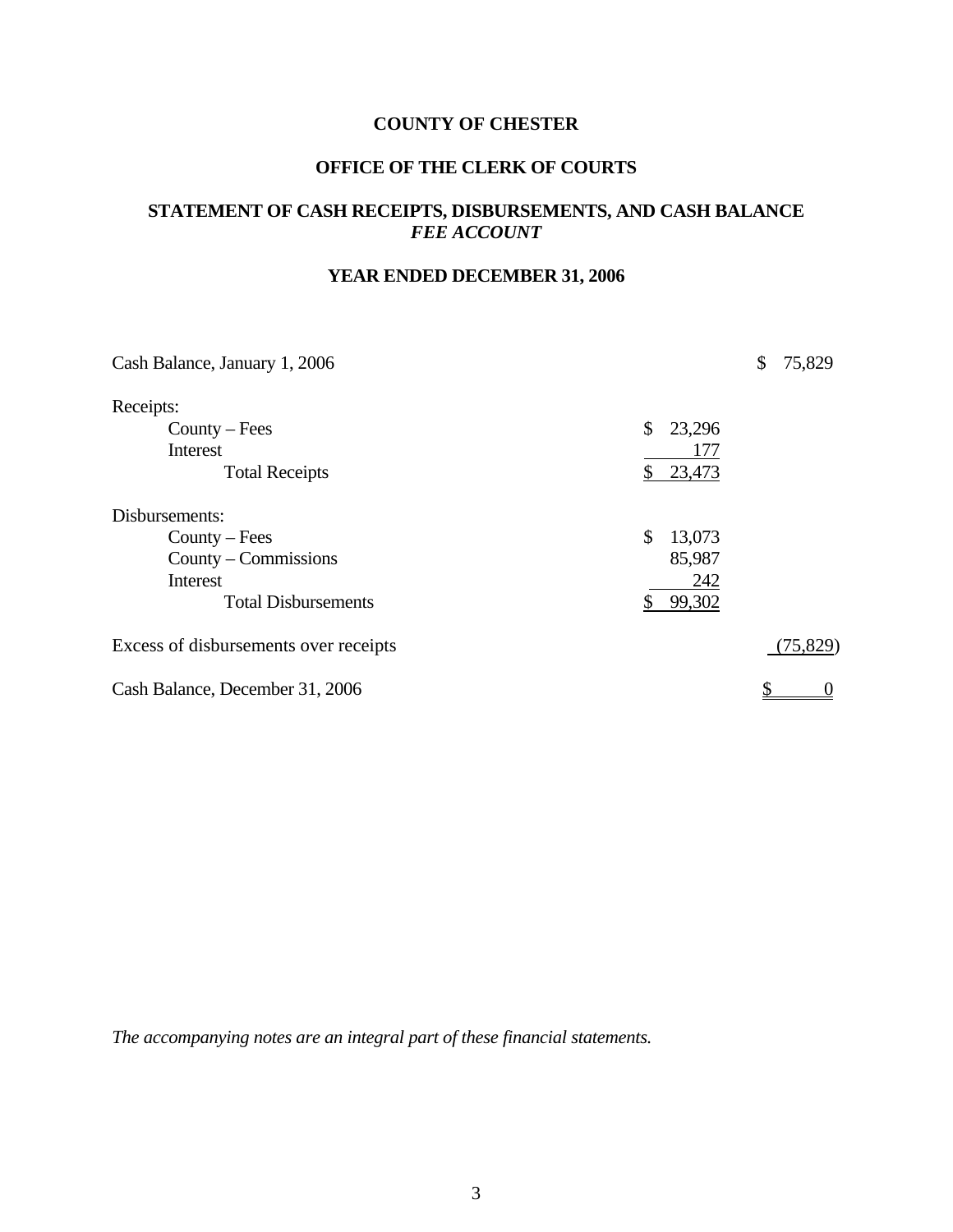# **OFFICE OF THE CLERK OF COURTS**

# **STATEMENT OF CASH RECEIPTS, DISBURSEMENTS, AND CASH BALANCE**  *BAIL ACCOUNT*

# **YEAR ENDED DECEMBER 31, 2006**

| Cash Balance, January 1, 2006         |           | \$931,850  |
|---------------------------------------|-----------|------------|
| Receipts:                             |           |            |
| <b>Bail Escrow</b>                    | \$51,938  |            |
| <b>Bail Escrow Interest</b>           | 26,583    |            |
| Miscellaneous Receipts                | 7,334     |            |
| <b>Total Receipts</b>                 | \$85,855  |            |
| Disbursements:                        |           |            |
| <b>Bail Escrow Refunds</b>            | \$537,781 |            |
| <b>Bail Escrow Interest</b>           | 29,010    |            |
| <b>Total Disbursements</b>            | \$566,791 |            |
| Excess of disbursements over receipts |           | (480, 936) |
| Cash Balance, December 31, 2006       |           | \$450,914  |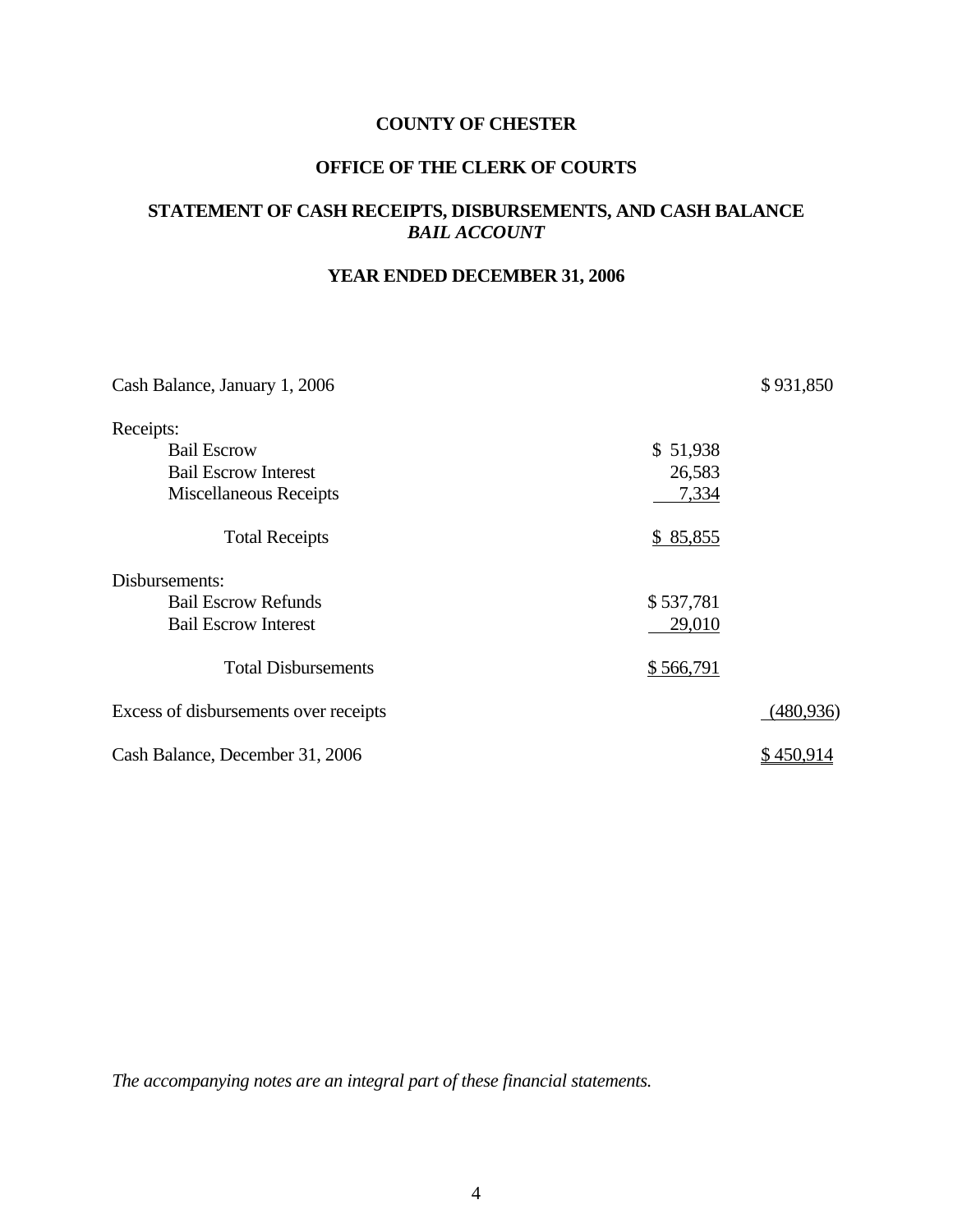# **OFFICE OF THE CLERK OF COURTS**

# **STATEMENT OF CASH RECEIPTS, DISBURSEMENTS, AND CASH BALANCE**  *SUMMARY APPEAL ACCOUNT*

# **YEAR ENDED DECEMBER 31, 2006**

| Cash Balance, January 1, 2006            |              | \$<br>44,634 |
|------------------------------------------|--------------|--------------|
| Receipts:                                |              |              |
| <b>Summary Appeal Escrow</b>             | \$<br>19,980 |              |
| Interest                                 | 172          |              |
| Miscellaneous Receipts                   | 3,765        |              |
| <b>Total Receipts</b>                    | \$23,917     |              |
| Disbursements:                           |              |              |
| <b>Summary Appeal Escrow Refunds</b>     | \$<br>56,537 |              |
| <b>Bank Fees and Interest Adjustment</b> | 271          |              |
| <b>Total Disbursements</b>               | \$56,808     |              |
| Excess of disbursements over receipts    |              | (32,891)     |
| Cash Balance, December 31, 2006          |              | 11,743       |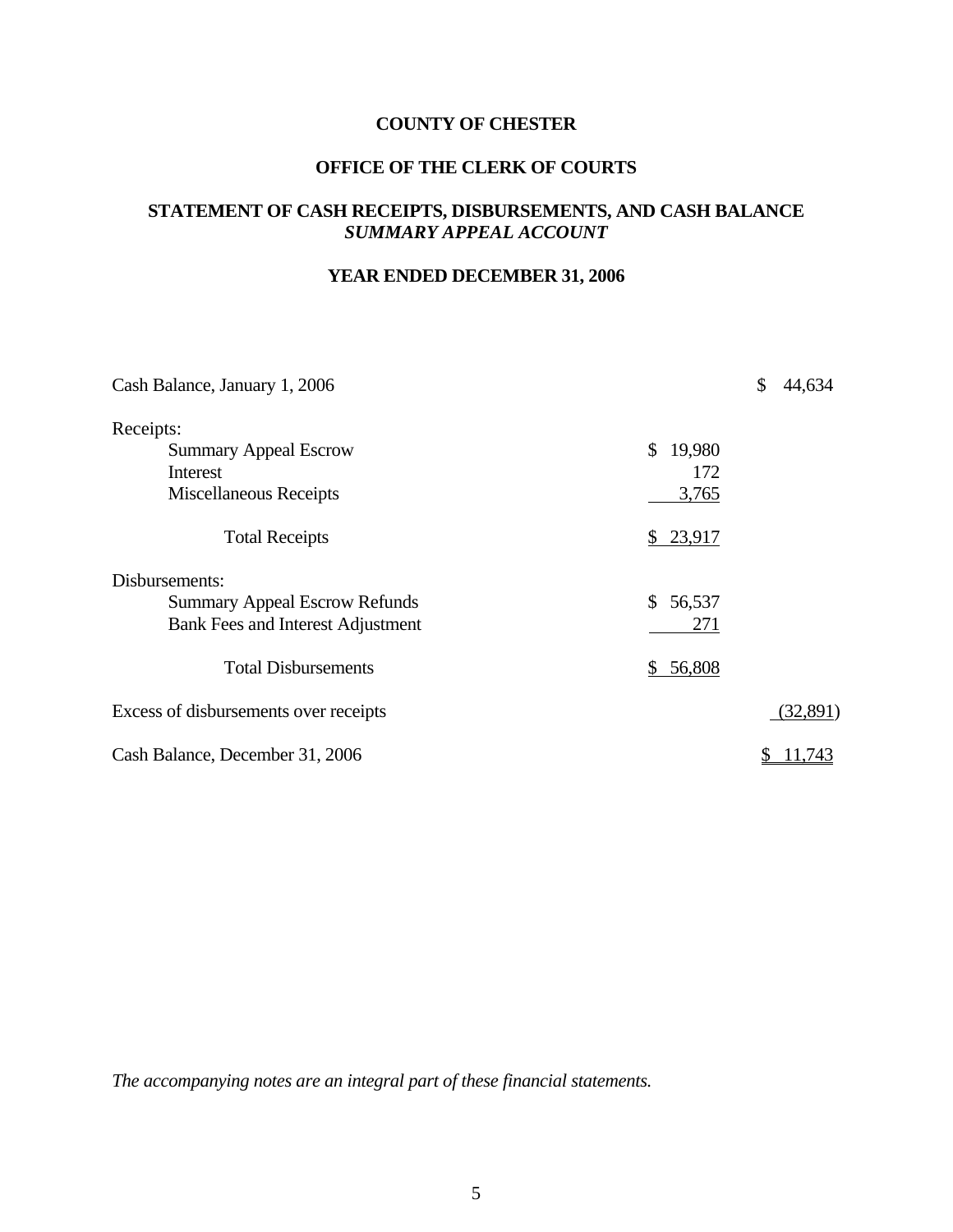# **OFFICE OF CLERK OF COURTS / ADULT PROBATION**

# **STATEMENT OF CASH RECEIPTS, DISBURSEMENTS, AND CASH BALANCE**  *CPCMS ACCOUNTS*

# **YEAR ENDED DECEMBER 31, 2006**

| Cash Balance, January 1, 2006         |           | \$              |
|---------------------------------------|-----------|-----------------|
| Receipts:                             | 6,502,817 |                 |
| Disbursements:                        |           |                 |
| Costs, Fines & Restitution            | 4,559,822 |                 |
| <b>Filing Fees</b>                    | 50,608    |                 |
| <b>Bail Escrow</b>                    | 434,979   |                 |
| <b>Summary Appeal</b>                 | 53,785    |                 |
| <b>Total Disbursements</b>            | 5,099,194 |                 |
| Excess of receipts over disbursements |           | 1,403,623       |
| Cash Balance, December 31, 2006       |           | \$<br>1,403,623 |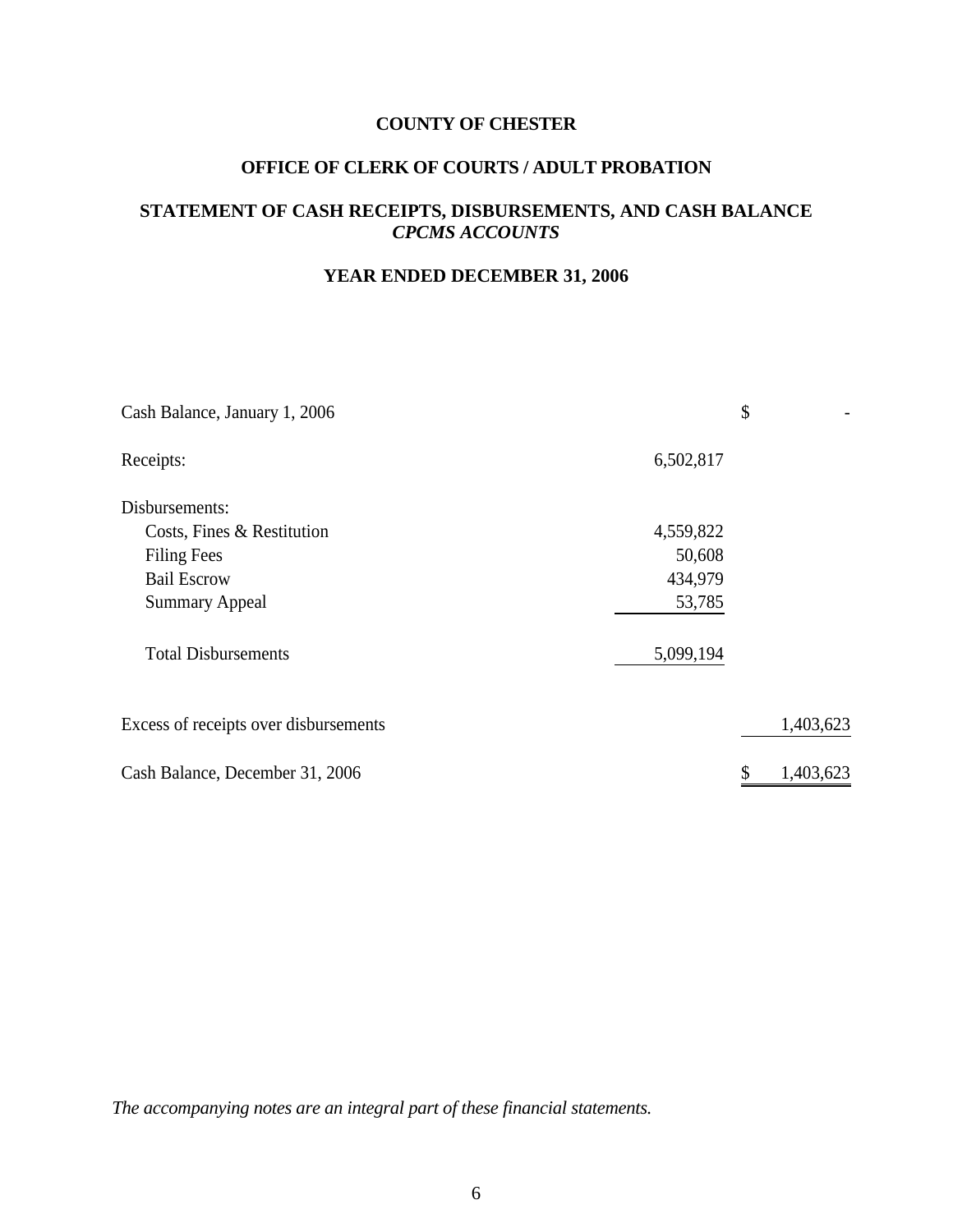#### **OFFICE OF THE CLERK OF COURTS**

#### **NOTES TO FINANCIAL STATEMENTS**

#### **FOR THE YEAR ENDED DECEMBER 31, 2006**

#### **Note 1 - Summary of Significant Accounting Policies**

#### **Background and Reporting Entity**

The audited financial statements of the *Clerk* include only those transactions handled directly by the office. The transactions include the collection of various filing fees and bail, and the disbursement of funds to the Commonwealth, the County of Chester, and the citizens the office represents. The *Clerk* holds funds for each individual who posts bail on a criminal case. This person is known as the surety. Once the full and final disposition on a case has been reached, the surety must make a request to have the bail returned to him/her. Once a request has been made, bail can be released from the *Clerk* thirty-five (35) days after the full and final disposition. A portion of the bail posted is passed on to the County in the form of a commission. From January 1, 1995, through August 8, 1995, the County charged a 20% commission on all percentage cash bails received. Since August 9, 1995, a 40% commission has been charged on all percentage cash bails. In the case of straight bail, a 3% commission is charged on the first \$1,000, and 1% on every \$1,000 thereafter. The County also receives the filing fees received into the *Clerk*, as well as forfeited bail funds. The Commonwealth receives a portion of the forfeited bail funds relating to DUI cases. Because the *Clerk* acts as a conduit for the Commonwealth, the County of Chester, and the citizens it represents, the cash balance is always representative of the liabilities called undisbursed funds.

The actual operating expenses of the *Clerk* are paid by the County of Chester. These costs include the salary and wages of office employees, fringe benefits, postage, telephone, office supplies, computer/LAN use, and furniture and equipment. These costs are not included in the audited Statements of Cash Receipts, Disbursements, and Cash Balances.

Effective July 2003, in compliance with Rules of Criminal Procedure 462 (H) amended February 2003, the *Clerk* receives all monies from summary cases which are being appealed at the district court level and deposits them into a newly established Summary Appeal Escrow account. Prior to this amendment, all monies were held by the district court.

Effective August 2003, the Court approved one surety/fidelity company to act as surety in Chester County. Surety companies on Chester County's approved list are required by Chester County Rule of Criminal Procedure 531(A).5.(iii) to post and maintain as security with the *Clerk* the sum of \$25,000. The *Clerk* holds this security in a separate non-interest bearing escrow account for the approved surety/fidelity company.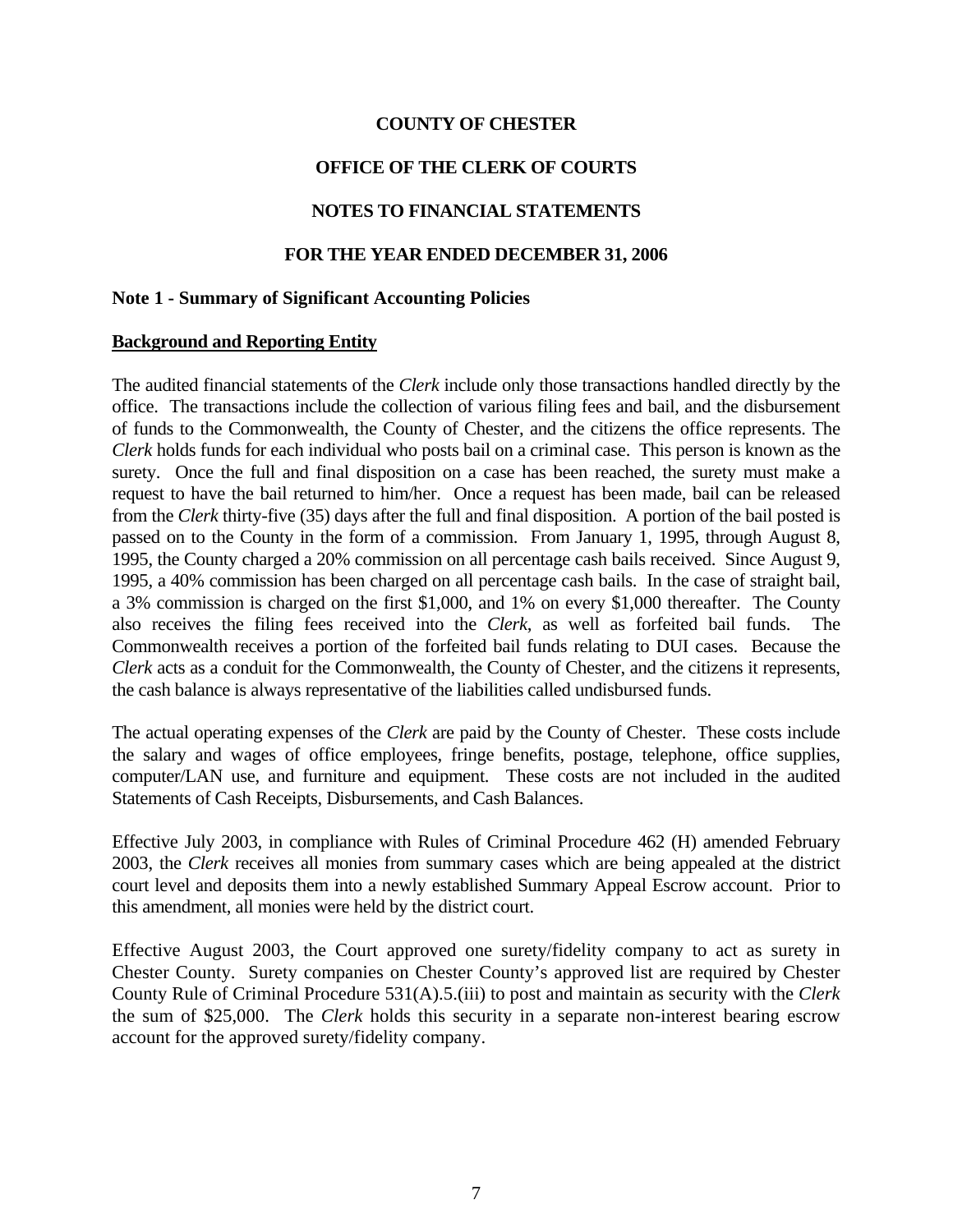#### **OFFICE OF THE CLERK OF COURTS**

#### **NOTES TO FINANCIAL STATEMENTS**

#### **FOR THE YEAR ENDED DECEMBER 31, 2006**

#### *Note 1 - Summary of Significant Accounting Policies (continued)*

#### **Basis of Accounting**

The books and records of the *Clerk* are maintained on the cash basis of accounting. Consequently, receipts are recognized when received rather than when assessed or otherwise due, and disbursements are recognized when paid rather than when the obligation is incurred. Accordingly, the accompanying statements do not present the assets, liabilities, receipts, disbursements, and cash balances in accordance with generally accepted accounting principles.

# *Note 2 - Legal Matters*

Our audit disclosed no pending litigation involving the *Clerk* or its Clerk of Courts (Teena A. Peters) for the year ended December 31, 2006.

# *Note 3 - Contingent Liability*

For the 3 years ended December 31, 2004, December 31, 2005, and December 31, 2006 there has been an un-located difference of \$36.02. Internal Audit believes that the difference is the result of a bank fee that was never reimbursed to the bail escrow checking account. Due to the immateriality of the amount, and in order to equate the bail liability and the escrow checking account, it is recommended that the \$36.02 be replenished to the account by requesting payment from the County General Fund to the Bail Escrow Account.

# *Note 4 – CPCMS System*

The Administrative Office of Pennsylvania Courts *(AOPC)* initiated a project in 2001 to develop and implement a statewide Common Pleas Court Case Management System (CPCMS). CPCMS is now installed in the Commonwealth's sixty judicial districts in sixty-seven counties; CPCMS was implemented in Chester County February 6, 2006. CPCMS provides case management tracking for the offices of the Clerks of Court, Court Administration and Common Pleas judges and their staffs. Additional user groups include county fiscal offices, probation departments and limited write access for criminal justice-related offices (District Attorney, Sheriff and Prison) connected to a county network.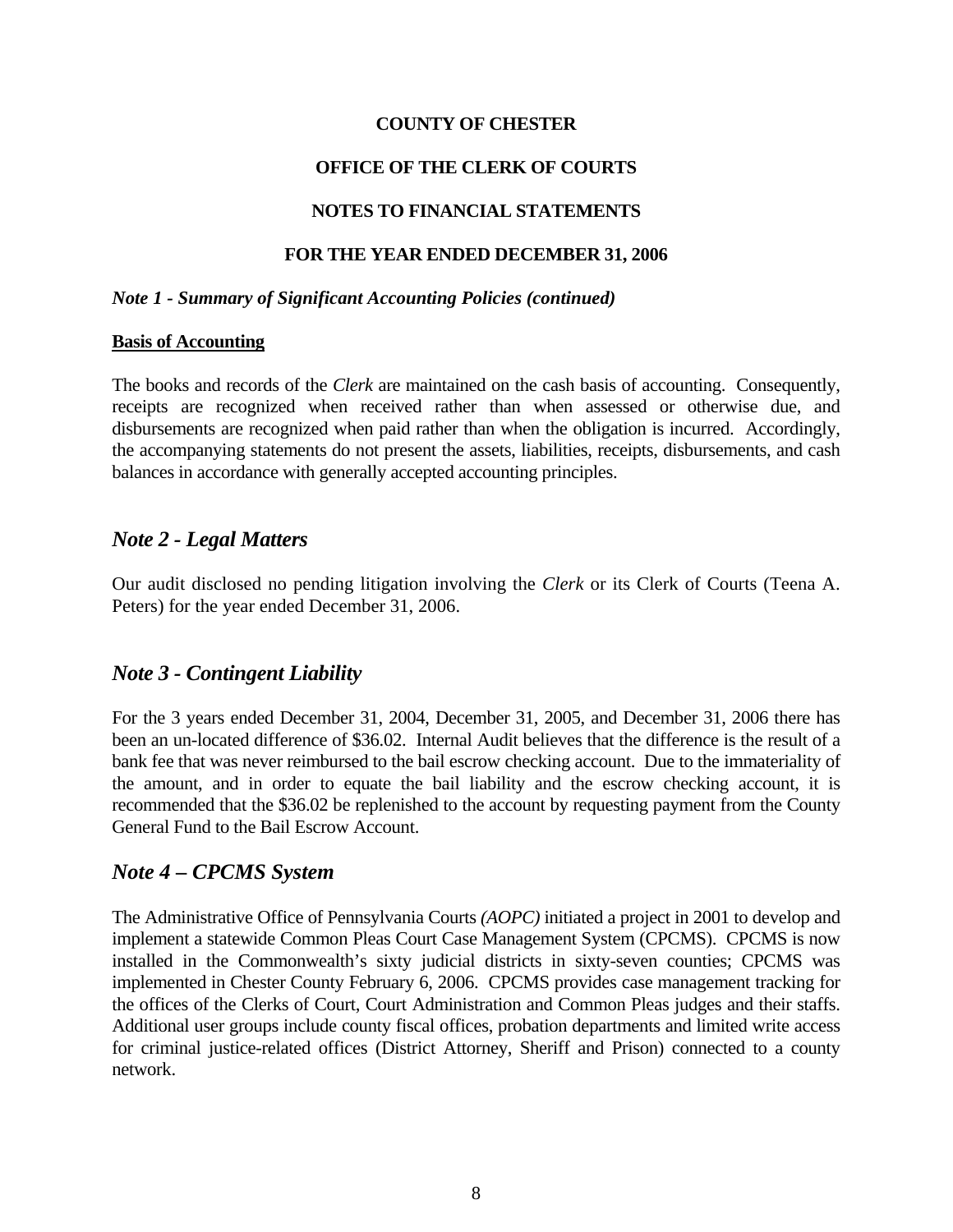#### **OFFICE OF THE CLERK OF COURTS**

#### **NOTES TO FINANCIAL STATEMENTS**

#### **FOR THE YEAR ENDED DECEMBER 31, 2006**

#### *Note 4 – CPCMS System (continued)*

All case-related funds and financial transactions receipted after the implementation of CPCMS must be maintained in and tracked through CPCMS; the Clerk of Courts *(Clerk)* was required to establish new bank accounts for this purpose.

CPCMS requires that the records and funds for transactions for all fines, costs and restitution be maintained in one bank account "belonging to" the *Clerk*, regardless of whether one or more offices or departments actually receipt or disburse all or part of those funds, and that all transactions for that account to be recorded in CPCMS. Prior to CPCMS, the majority of fines, costs and restitution was collected through payments made to Chester County Adult Probation *(APO).* Some disbursements were done by the Clerk; however, most disbursements of fines, costs and restitution were done by vouchers prepared by APO for disbursement by the County. The *Clerk* established the required new "Clerk of Courts / Adult Probation" bank account and consulted with *AOPC* and with Chester County *APO*, Court Administration, DCIS, Controller and Finance to establish procedures to best implement and administer the new joint bank account which contains co-mingled funds receipted and disbursed according to CPCMS requirements (none of these funds are now disbursed through the Chester County Controller or Treasurer). As a result, the financial statements of each office must be combined into one set of financial statements in respect to the shared bank account (the Fines, Costs and Restitution account).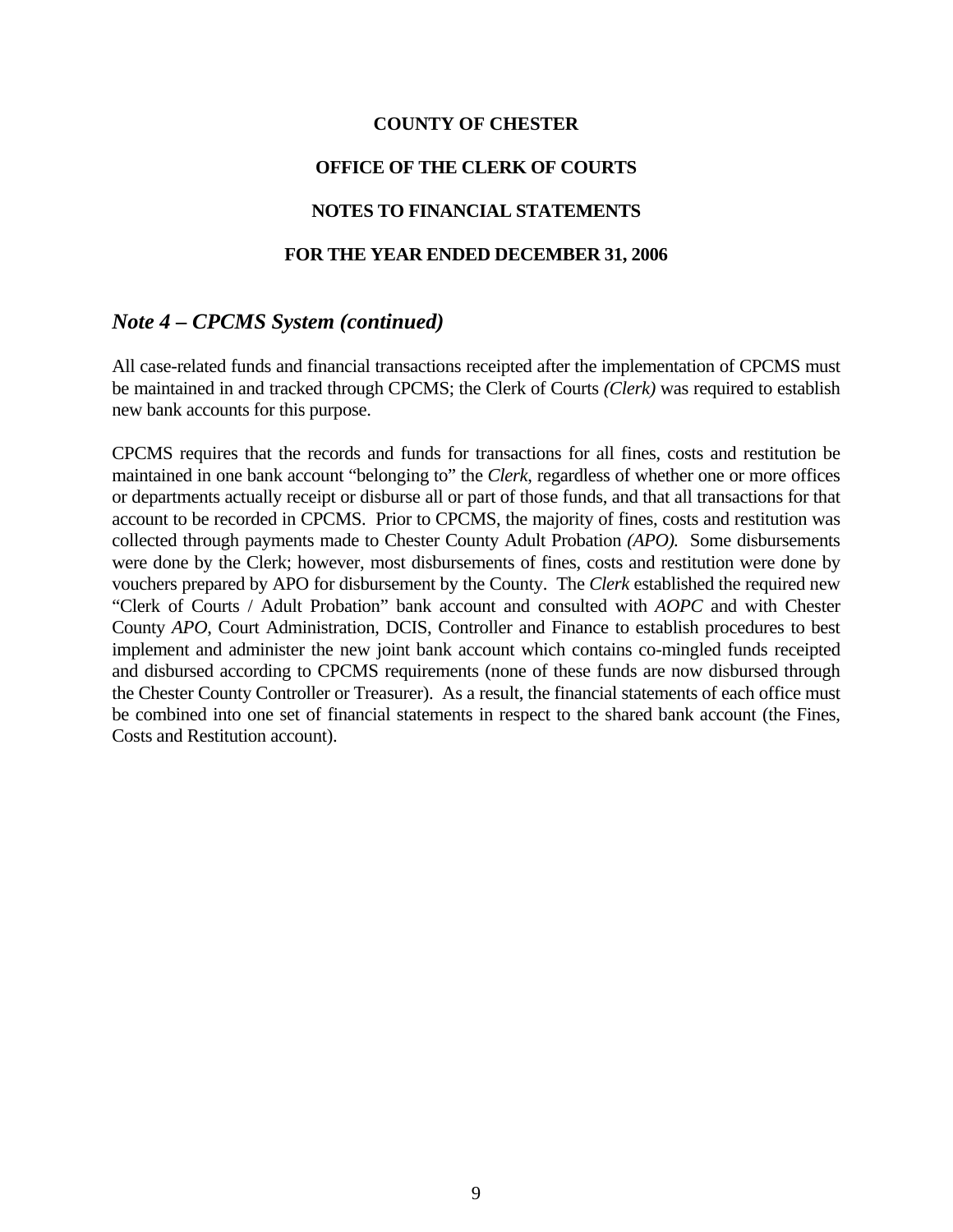

# **COUNTY OF CHESTER** OFFICE OF THE CONTROLLER

2 N. HIGH STREET, SUITE 540, P.O. BOX 2748, WEST CHESTER, PA 19380-0991 TELEPHONE: (610) 344-6155 FAX: (610) 344-6750

April 24, 2007

VALENTINO F. DIGIORGIO, III Controller

> Office of the Clerk of Courts Chester County Courthouse West Chester, Pennsylvania

# **Report on Compliance and on Internal Controls Over Financial Reporting**

In accordance with Government Auditing Standards, the scope of our audit included an examination and evaluation of the adequacy and effectiveness of the *Clerk's* system of internal controls and the *Clerk's* quality of performance in carrying out its assigned responsibilities. The primary objectives of internal controls include the following:

- Compliance with policies, procedures, laws, and regulations
- Accomplishment of goals
- Reliability and integrity of information
- Economical and efficient use of resources
- Safeguarding of assets.

In addition, generally accepted auditing standards (GAAS) require that auditors obtain an understanding of the internal control process and assess control risk in financial statement audits. For a financial statement audit, internal control is defined as a process which is designed to provide reasonable assurance that objectives regarding the reliability of financial reporting, the effectiveness and efficiency of operations, and the compliance with applicable laws and regulations are achieved. The internal control process consists of five components. They are the *control environment*, *risk assessment*, *information and communication*, *monitoring*, and *control activities*.

The *control environment* sets the tone of the organization and is the foundation for all other components of internal control. The collective effect of various important factors defines the *control environment*, which in turn establishes, enhances, or mitigates the effectiveness of policies and procedures. These important factors include the entity's organizational structure and methods of assigning authority and responsibility.

The *risk assessment* is the entity's identification and analysis of relevant risks to the achievement of its objectives, and forms a basis for determining how the risks should be managed.

*Information and communication* are the identification, capture, and exchange of information in a form and time frame that enables people to carry out their responsibilities.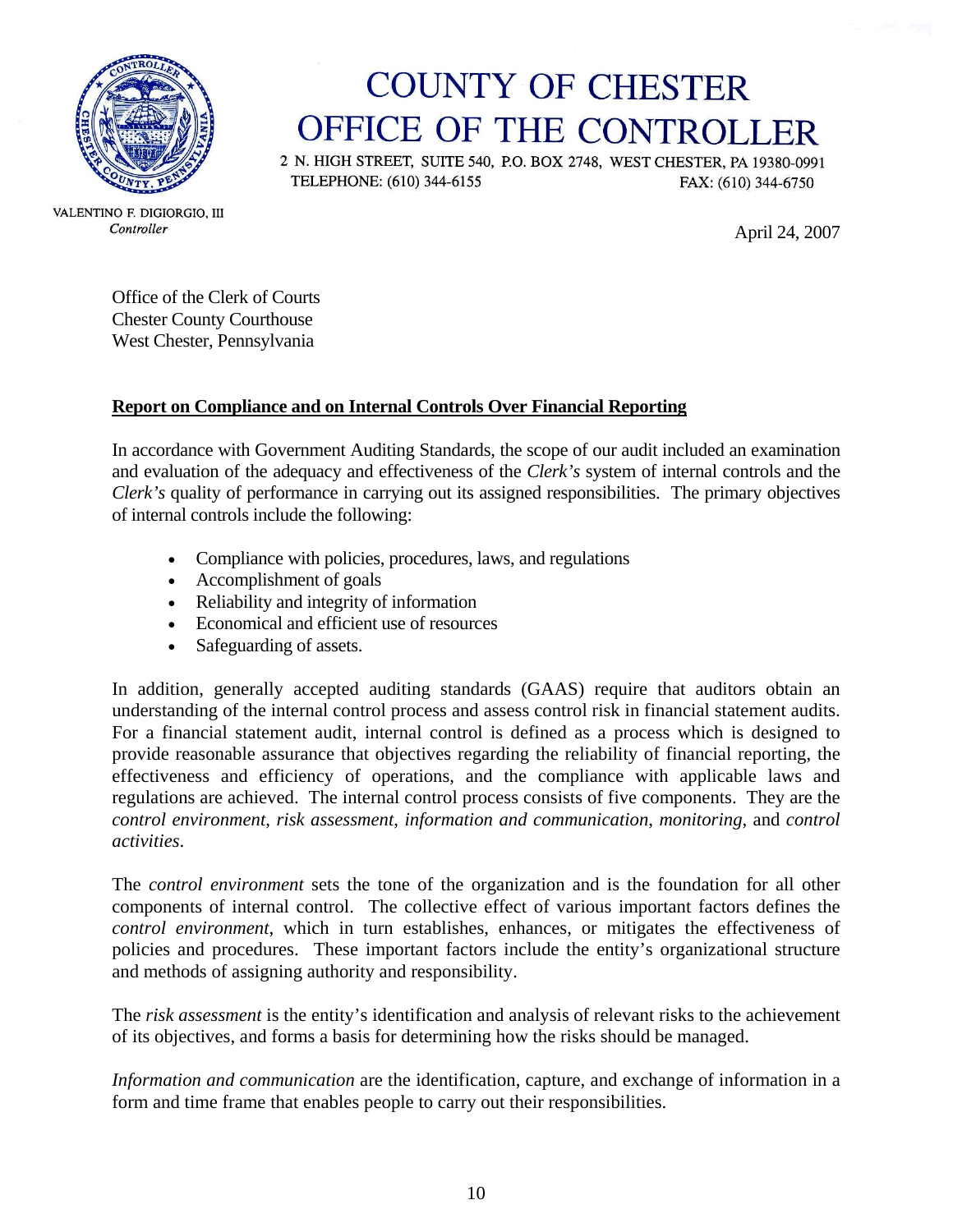#### **Report on Compliance and on Internal Controls Over Financial Reporting (continued)**

*Monitoring* is a process that assesses the quality of internal control performance over time.

*Control activities* are the policies and procedures that help ensure management directives are carried out. These policies and procedures may be classified as:

- Authorization
- Segregation of duties
- Documentation
- Physical safeguards
- Independent checks and balances.

Our audit disclosed several significant weaknesses in the internal control structure, that, in our opinion, pose a significant risk to the *Clerk* and/or to the County of Chester:

Other findings of a lesser significance in the areas of compliance specifically:

• Compliance with policies and procedures with respect to escheats, cash disbursements, and voided transactions

have been addressed under separate cover with the management of the *Clerk* for its action and/or response. Copies of the Management Letter will be made available upon request.

This report is intended for the information of the Chester County Board of Commissioners and the Chester County Court of Common Pleas. This report is, however, a matter of public record, and its distribution is not limited.

abit D. Ljogio F

Valentino F. DiGiorgio, III **Controller**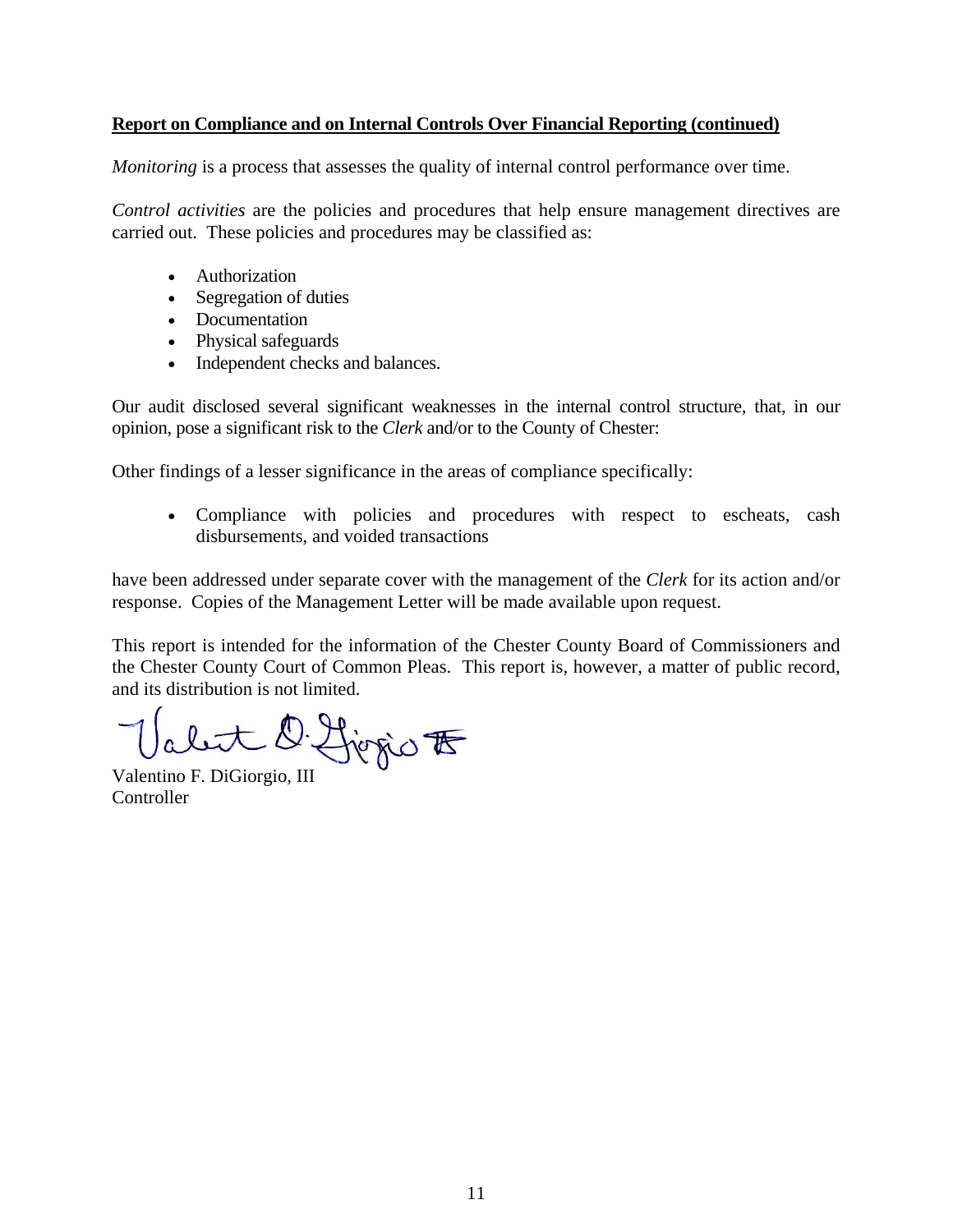#### **OFFICE OF THE CLERK OF COURTS / ADULT PROBATION**

#### **FINDINGS AND RECOMMENDATIONS**

#### **FOR THE YEAR ENDING DECEMBER 31, 2006**

#### **I. INTERNAL CONTROL FINDINGS AND RECOMMENDATIONS**

#### RECONCILIATION

#### Finding 1: Automation Fund (*Clerk*)

The balance of the *Clerk's* Automation Fund at December 31, 2006 is understated by \$635.00. A journal entry made to transfer 2006 monies into the deferred revenue account did not include the December accrual for Clerk of Courts. As a result, the deferred balance at December 31, 2006 is \$49,868.30 and not \$50,503.40.

#### Recommendation

Although the journal entries were functioned by the Accounting Department, the *Clerk* as owner of the Automation Fund should have reviewed the deferred account to ensure that their internal records agreed to the County's general ledger.

#### Auditee Response *See Summary Management Response included at the end of this document.*

#### AUTHORIZATION

#### Finding 1: Cash Disbursements (*Clerk*)

Monies held in escrow for a summary appeal case were refunded to the wrong party. Evidence in the case file suggests that the original remitter of the funds and the refunded party are not the same.

#### Recommendation

Internal Audit would like to remind the staff of the *Clerk* that escrow monies that are being refunded should only be returned to the original remitter. The original remitter can be identified from the physical receipt generated at the District Court and transferred along with monies to the *Clerk.*

#### Auditee Response *See Summary Management Response included at the end of this document.*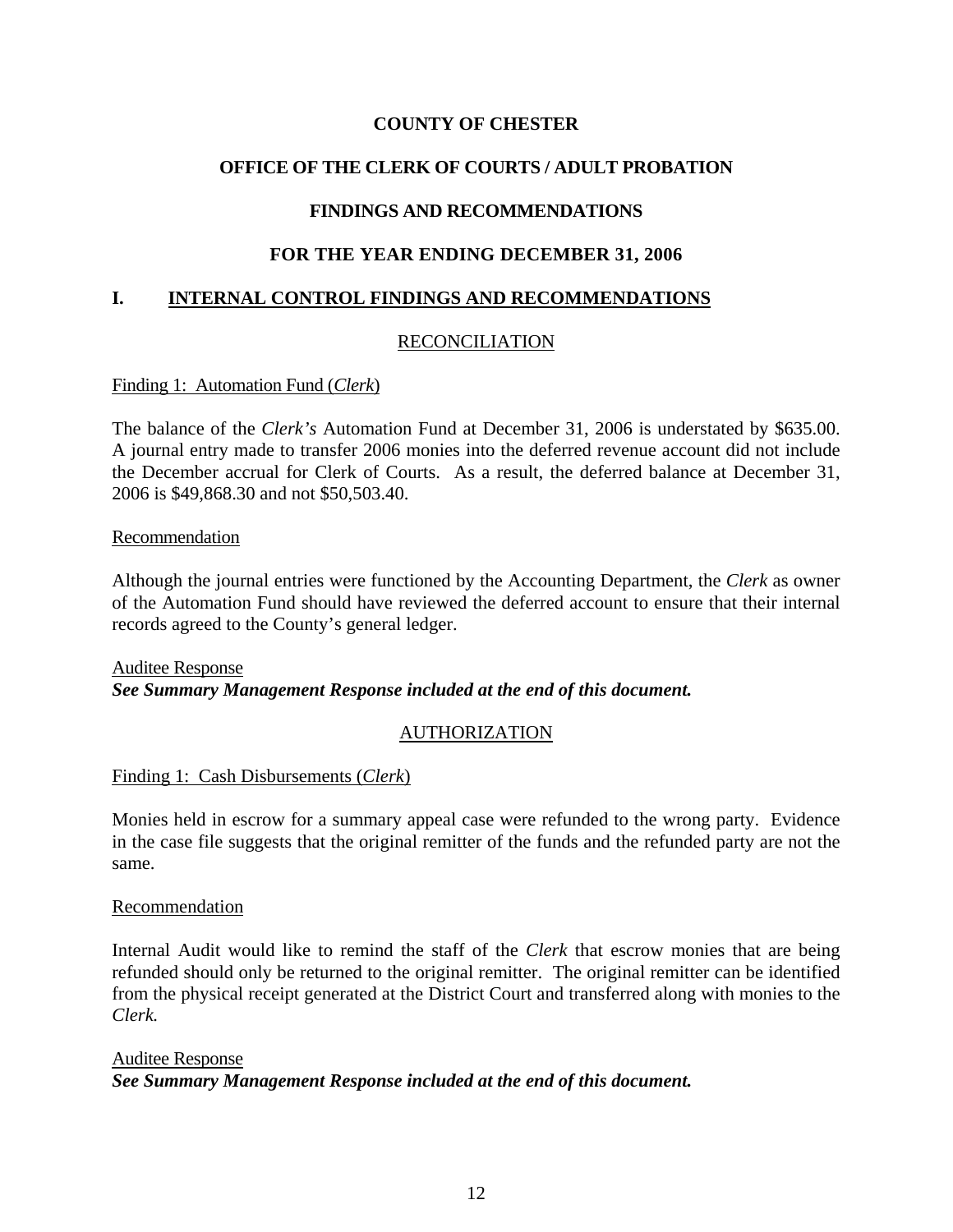# **OFFICE OF THE CLERK OF COURTS / ADULT PROBATION**

#### **FINDINGS AND RECOMMENDATIONS**

#### **FOR THE YEAR ENDING DECEMBER 31, 2006**

#### **I. INTERNAL CONTROL FINDINGS AND RECOMMENDATIONS**

#### RECORDING / RECORDKEEPING

#### Finding 1: Cash Disbursements (*Clerk*)

Payee and defendant information recorded on a check stub did not agree with the actual check. Although the names were the same, their roles were reversed.

#### Recommendation

Internal Audit would like to remind the staff of the *Clerk* that information on the check stub and the actual check should always agree.

## Auditee Response *See Summary Management Response included at the end of this document.*

#### Finding 2: Manual Receipts (*Clerk and APO*)

In 3 instances, all three parts of a manual receipt that had been voided were not attached to the manual receipt book.

In 2 instances, the "yellow" or department manual receipt copy was not attached to the applicable day's work.

#### Recommendation

Internal Audit would like to emphasize the importance of retaining all receipt and disbursement source documents in order to provide complete and accurate accounting records.

Auditee Response

*See Summary Management Response included at the end of this document.*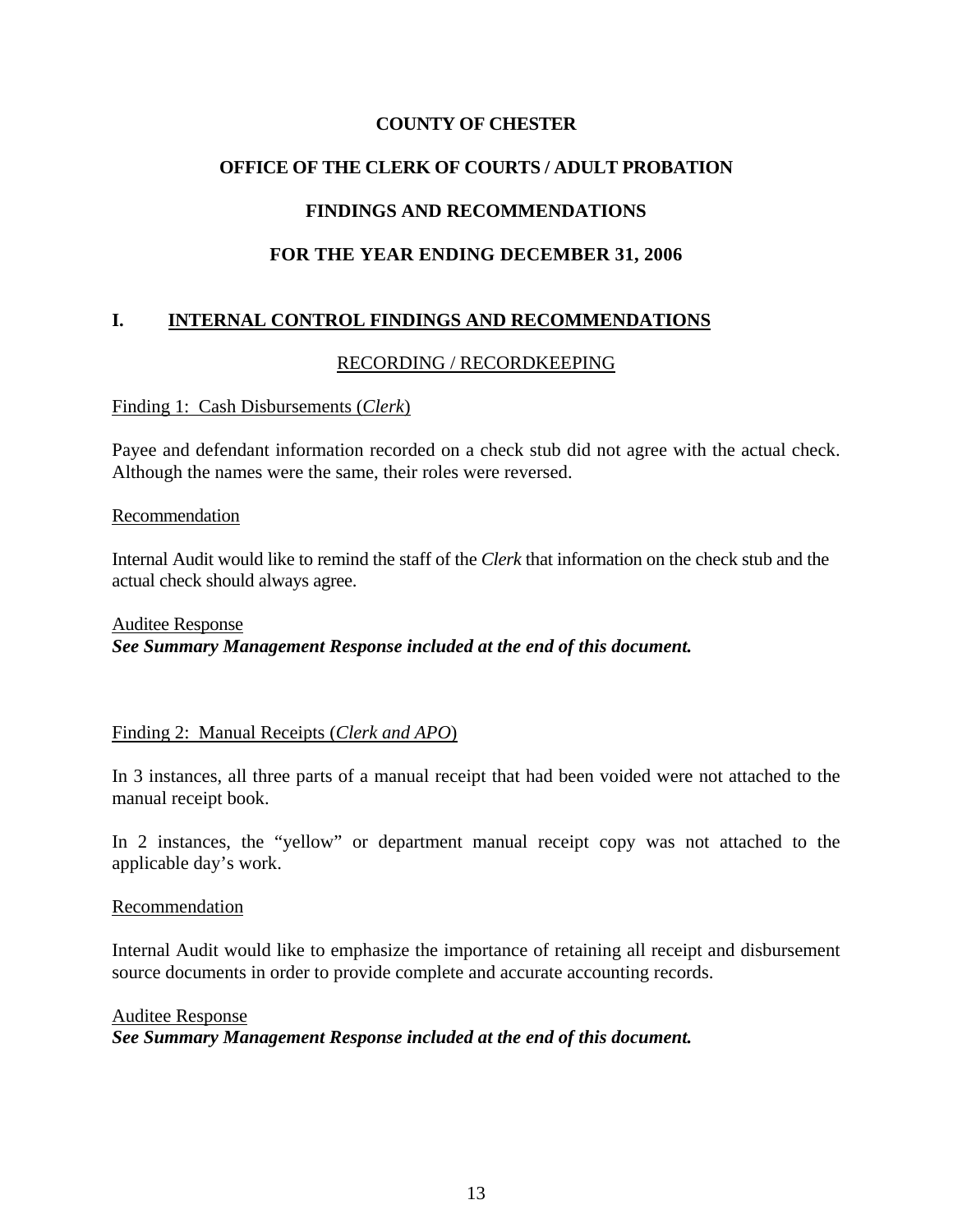# **OFFICE OF THE CLERK OF COURTS / ADULT PROBATION**

# **FINDINGS AND RECOMMENDATIONS**

# **FOR THE YEAR ENDING DECEMBER 31, 2006**

# **I. INTERNAL CONTROL FINDINGS AND RECOMMENDATIONS**

#### RECORDING / RECORDKEEPING

#### Finding 3: Voided Disbursements (*Clerk and APO*)

"Documentation of" and "controls over" voided disbursements must be improved and strengthened. The following weaknesses were noted out of a sample of 30 items tested:

- In 23 instances, the reason for the void was not indicated on the check stub or check copy.
- In 28 instances, there was no indication that the check was replaced and reissued.
- In 24 instances, the signature line on the original check was not properly removed or defaced.
- In 2 instances, the check stub or office copy of the check was not labeled "void".
- In 1 instance, the original check and/or copy of the check was not available for review.

#### Recommendation

Internal Audit would like to emphasize the need to properly cancel voided disbursements. At a minimum, the department should label the disbursement as "void", remove or deface the signature line, document the reason for canceling the payment and reference any replacement.

# Auditee Response *See Summary Management Response included at the end of this document.*